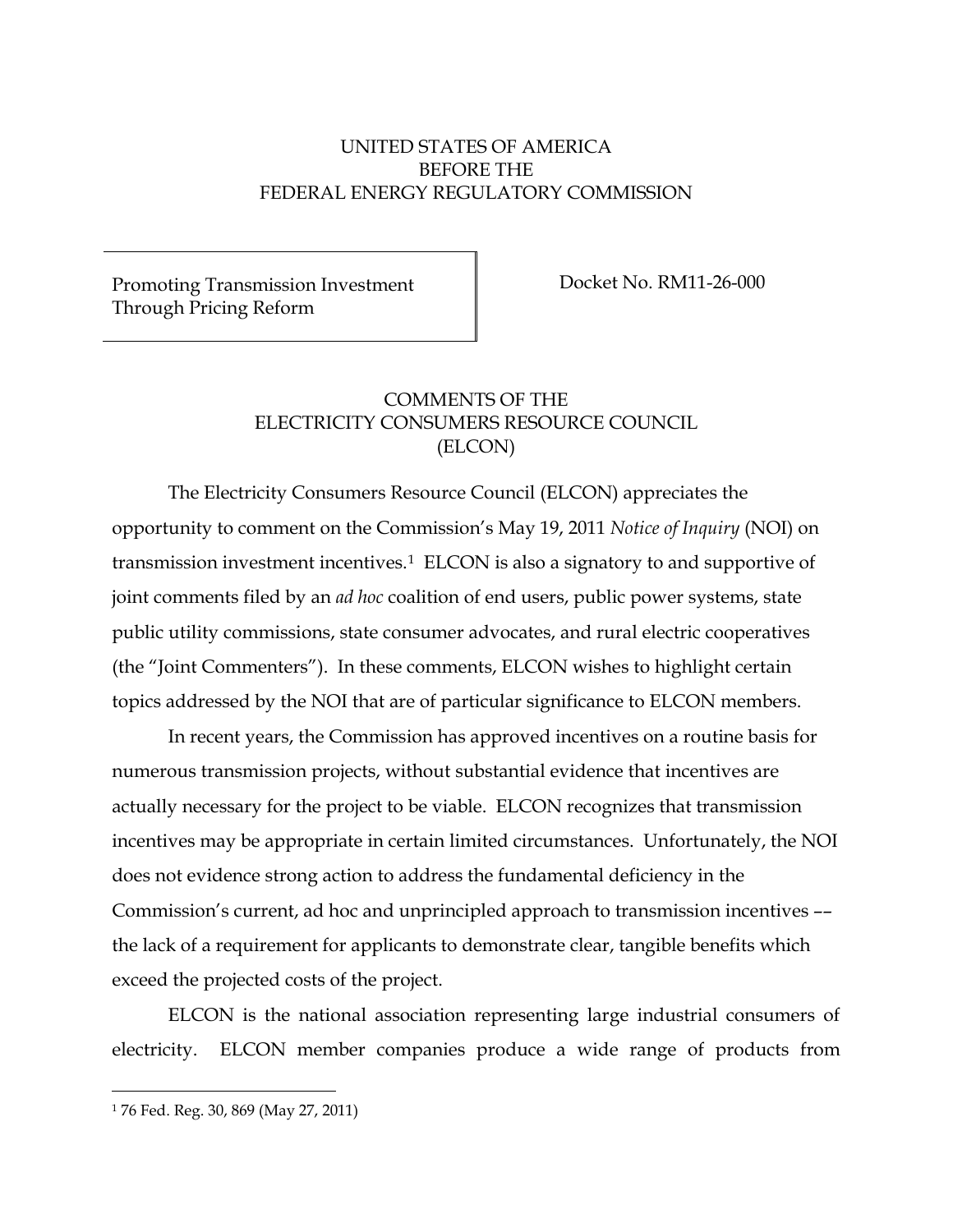virtually every segment of the manufacturing community. ELCON members operate hundreds of major facilities and are consumers of electricity in the footprints of all organized markets and other regions throughout the United States.

## **ELCON COMMENTS**

In the five years since FERC issued its current transmission incentives policy in Orders 679 and 679-A, it has become clear that the policy has failed to adequately protect consumer interests. Projects which were already slated to be built have received incentives, including instances in which the transmission provider was obligated to build by contract or tariff, in which the project was necessary to comply with NERC reliability standards, or projects that were not otherwise different in any material respect from other projects routinely considered through a regional planning process. The routine approval of large transmission incentives has contributed substantially to the alarming escalation in the costs of transmission service that ELCON members located in every region of the country have experienced.

Usage of the nexus test under Orders 679 and 679-A[2](#page-1-0) has given transmission investors and developers the benefit of the doubt and has resulted in approval of incentives for numerous projects that would not pass muster under a properly applied "cost causation" analysis. In light of the previous five years of experience, the time has come for FERC to reconsider its decision not to adopt a "but for" test, which would have required a showing that the project would not otherwise be built "but for" the granting of incentives. In cases in which a project is otherwise going to be built, there is simply no need for FERC offer additional incentives. In such cases, the transmission sponsor will be assured of an adequate return through normal approval and ratemaking procedures. Incentives will, at best, speed completion of a project, but there

<span id="page-1-0"></span> <sup>2</sup> In Order 679, FERC found that "we do require applicants to show some nexus between the incentives being requested and the investment being made, i.e., to demonstrate that the incentives are rationally related to the investments being proposed." According to Order 679-A, "In evaluating whether the applicant has satisfied the required nexus test, the Commission will examine the total package of incentives being sought, the interrelationship between any incentives, and how any requested incentives address the risks and challenges faced by the project." In practice, few requested incentives have been denied.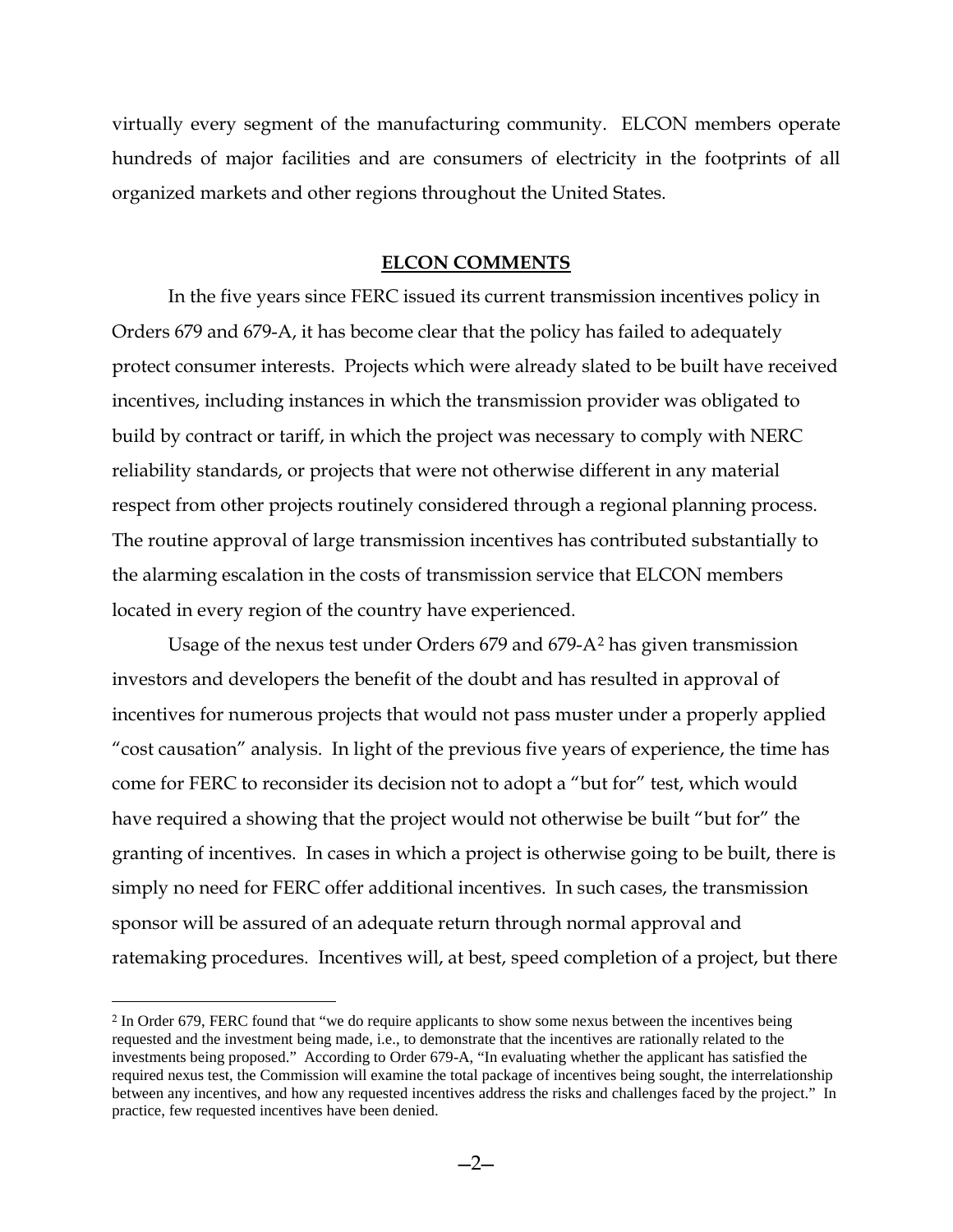is scant real world evidence supporting that proposition, and typically no analysis of the cost of incentives compared to the limited benefits of the slightly faster completion of a project.

Adoption of a "but for" test would help the Commission distinguish between routine and non-routine projects. ELCON believes that the Commission should make routine projects (defined as projects that are necessary in the normal course of the utility's business) ineligible for incentives absent unique mitigating circumstances, and should predicate any approval of incentives on a symmetrical application of rewards and penalties. There should be a rebuttable presumption that there is no need for incentives if a project developer has: (1) voluntarily agreed to fund network upgrades that interconnection customers would otherwise be required to fund under applicable Large Generator Interconnection Procedures, or (2) elected to forego alternative funding sources, e.g., project participation funds from other utilities or LSEs in the region.

The current transmission incentives policy also suffers from serious flaws in what types of incentives are offered. Incentives should be tailored to the risk profile of the project to optimally align the interests of project developer and consumers. Routine, low risk projects should not be eligible for incentives. Projects with intermediate risk should be eligible for risk-reducing rate treatments such as CWIP and guaranteed recovery of the cost of abandoned projects. Projects with a high level of risk (e.g., projects that are built under extraordinary circumstances) should be eligible for returnenhancing rate treatments such as ROE adders that are commensurate with the level of risk. In other words, we recommend a rebuttable presumption against returnenhancing incentives in the absence of a demonstration of extraordinary risk. In no circumstances should a project receive both return-enhancing rate treatments and riskreducing rate treatments. This sort of double-dipping results in excessive (and unnecessary) returns to project sponsors without a clear or tangible benefit to consumers.

Historically, the offering of rate incentives was an extraordinary step that was justified only when necessary to remedy unusual circumstances that might hinder the

—3—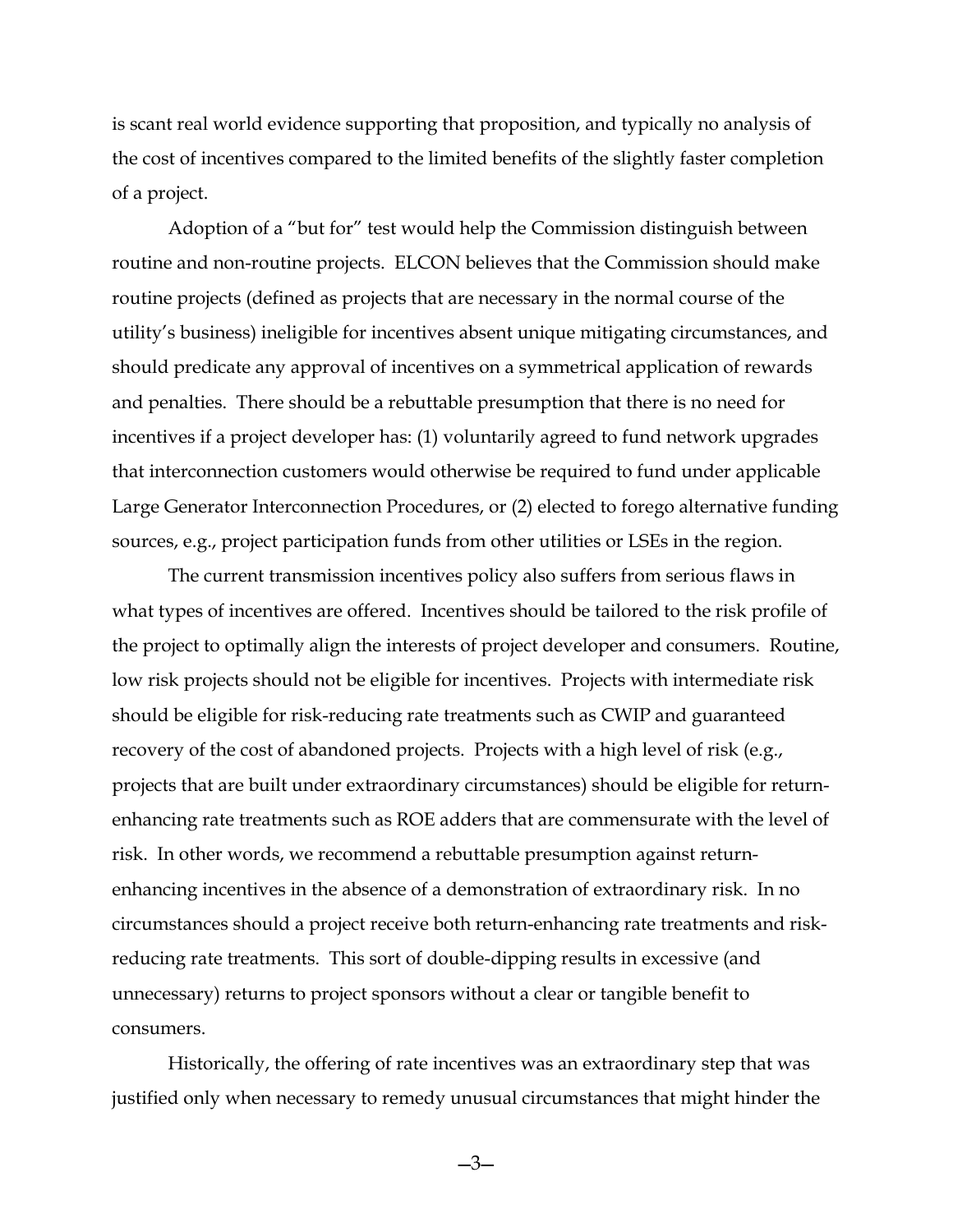construction of facilities that would be beneficial to rate payers. But, in practice, the overly lax standards for receipt of rate incentives have resulted in the shifting of the financial risks associated with transmission project to consumers, while at the same time granting project sponsors an enhanced return on the risk-shielded rate base. Instead of using a "carrot and stick" approach to encourage the construction of transmission, the Commission has in effect adopted a "carrot and carrot" approach, with rate payers footing the bill.

ELCON members recognize that investment in transmission infrastructure is necessary to maintain reliability and to resolve congestion in certain transmission corridors. However, FERC's transmission incentives policy has led to approval of incentives for projects that clearly are not necessary to resolve reliability and congestion issues. The NOI suggests nothing more than the further entrenchment of current practices, reducing the threshold for transmission incentives to a token barrier. In doing so, FERC would be forsaking its statutory duties to ensure that all rates are "just and reasonable."

#### **COMMENTS ON QUESTIONS POSED IN THE NOI**

ELCON supports the responses set out in the Joint Commenter's comments to the NOI's specific questions and offers the following additional comments on the general topics as outlined in the NOI.

### *A. General Principles: Questions 1 through 9*

Section 219 did not alter the Federal Power Act's generally applicable "just and reasonable" standard. Section 219 only added a requirement for FERC to implement an incentive policy to encourage the development of transmission that will benefit consumers by improving their reliability of service or reducing the cost of delivered power by reducing congestion. In other words, Section 219 does not supplant the

—4—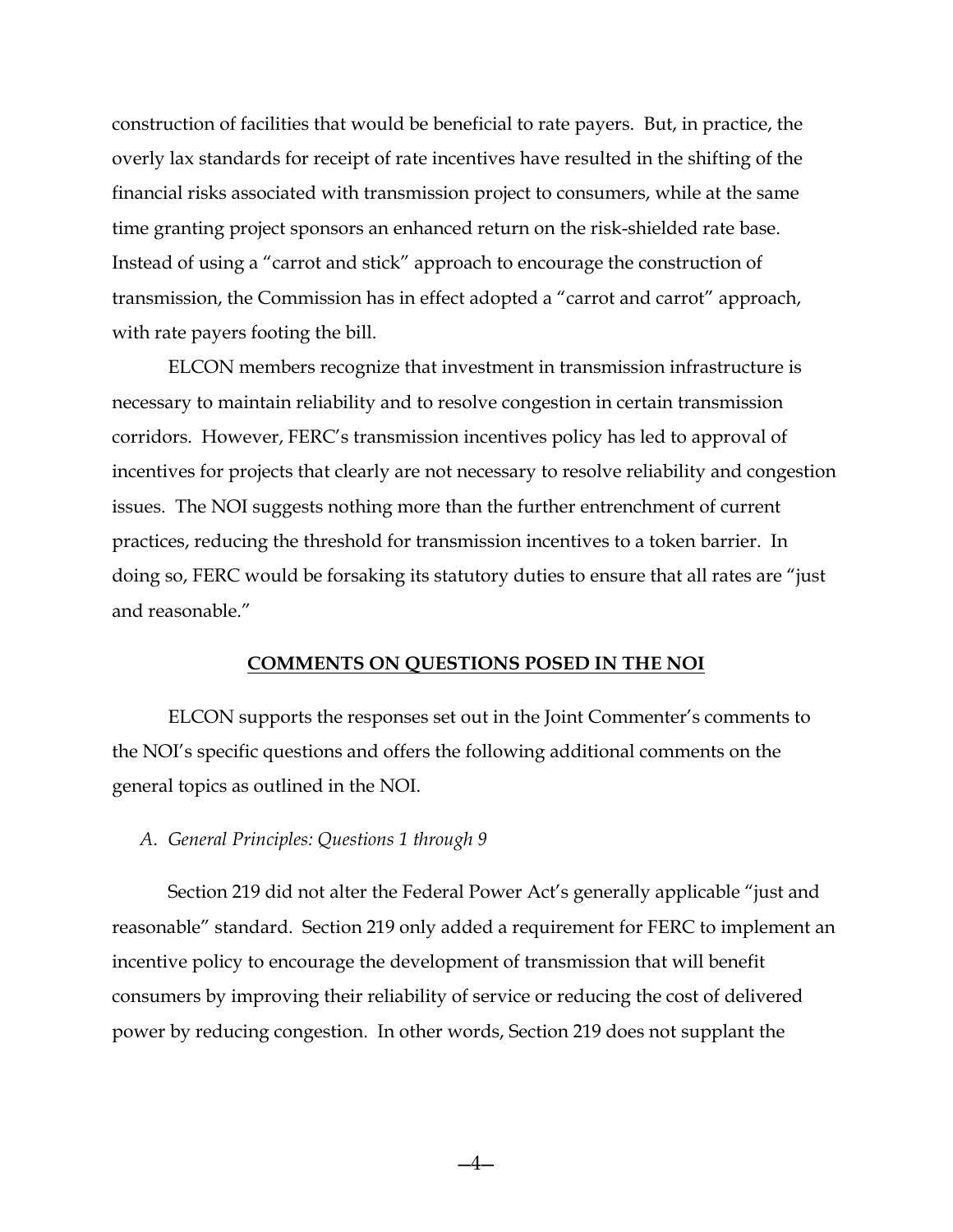requirement that all rates must be "prudently incurred"[3](#page-4-0) and comply with principles of "cost causation." FERC must, as always, assess the costs and benefits of proposed investments, and determine whether the costs are justified by commensurate benefits.

The problem with the current incentive policy, as implemented in Order 679 and 679-A, is that it fails to demand sufficient accountability from applicants. Applicants are not required to quantify benefits, and frequently the incentive rate treatments are not even tied to actual performance. This lack of accountability is highlighted by FERC's decision not to adopt a "but for" test for receipt of incentives, which would help distinguish between routine, and non-routine projects. Because FERC did not adopt such a test, it is difficult to determine after the fact whether any particular project would have been built in the absence of the incentives awarded. But it is clear that whatever speculative benefits may have resulted from transmission incentives approved by FERC, they have been far outweighed by the excessive costs charged to rate payers.

 A cornerstone of the "just and reasonable" standard is the "cost-causation" requirement, which requires that all approved rates reflect to some degree the costs actually caused by the consumer who must pay them. Although the Commission need not allocate costs with exacting precision, it may depart from the principle of cost causation only in extraordinary circumstances and for a limited purpose. A rate design that results in some ratepayers subsidizing the service of others is *prima facie* inconsistent with cost-causation and presumptively invalid. The claim of "generalized system benefits," such as amorphous reliability improvement, is insufficient to justify regionalized charges; rather, there must be a tangible, non-trivial benefit supported by substantial evidence in the record.

The principle of "cost causation" is well established by both court cases and Commission cases. The long line of "cost causation" cases trace their origin to *Colorado Interstate Gas Co. v. Federal Power Commission*, a seminal 1945 Supreme Court decision, which stated, in a opinion frequently cited by FERC, that "[t]he problem [to be

 $\overline{a}$ 

<span id="page-4-0"></span><sup>3</sup> *See e.g.*, *Public Utilities Comm'n of the State of California v. FERC*, 24 F.3d 275 (D.C. Cir. 1994); *Cities of Batavia, et al. v. FERC*, 672 F.2d 64 (D.C. Cir. 1982).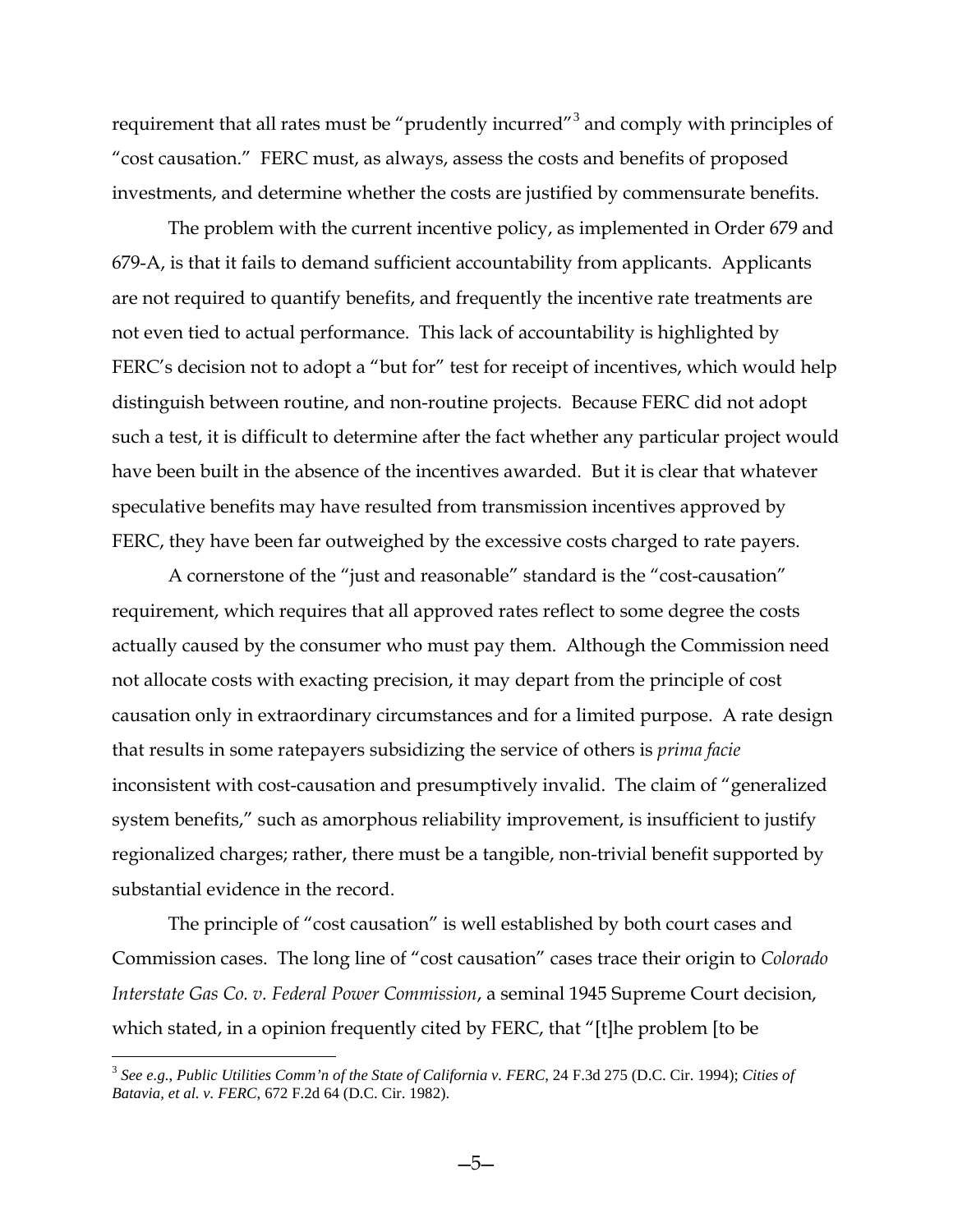addressed by a rate case] is to allocate to each class of the business its fair share of the costs."[4](#page-5-0) The courts consistently have continued to develop the principle of "cost causation" in subsequent electricity cases. As the D.C. Circuit has explained, although "just and reasonable" provides a "spartan" statutory standard, "FERC and the courts have added flesh to these bare statutory bones, establishing what has become known … as the 'cost-causation' principle."<sup>[5](#page-5-1)</sup> The cost causation principle is the "touchstone in any legal analysis of FERC-approved rate schemes," and it requires "that all approved rates reflect to some degree the costs actually caused by the customer who must pay them."[6](#page-5-2) Reiterating the point made by the Seventh Circuit, the D.C. Circuit has stated that compliance with the cost causation principle must be evaluated "by comparing the costs assessed against a party to the burdens imposed or benefits drawn by that party."<sup>[7](#page-5-3)</sup> The court in *Midwest ISO* described FERC's cost causation principle as "requir[ing] that all approved rates reflect to some degree the costs actually caused by the customers who must pay them.… Not surprisingly, we evaluate compliance with this unremarkable principle by comparing the costs assessed against a party to the burdens imposed or the benefits drawn by that party."[8](#page-5-4) Although FERC need not "allocate costs with exacting precision," it may depart from the principle of cost-causation only in extraordinary circumstances and for a limited purpose.<sup>9</sup> A rate design that results in some ratepayers subsidizing the service of others is prima facie inconsistent with cost-

<span id="page-5-0"></span> <sup>4</sup> 324 U.S. 581, 588 (1945).

<span id="page-5-1"></span><sup>5</sup> *K N Energy, Inc. v. FERC*, 968 F.2d 1295, 1300 (D.C. Cir. 1992).

<span id="page-5-2"></span><sup>6</sup> *Id.; see also Village of Bethany v. FERC*, 276 F.3d 934, 937 (7th Cir. 2002) ("The overriding policy concern in a ratemaking proceeding is to establish rates that require each customer to bear a fair and proportional share of . . . costs.").

<span id="page-5-3"></span><sup>7</sup> *Midwest ISO Transmission Owners*, 373 F.3d 1361, 1368-69 (D.C. Cir. 2004).

<span id="page-5-4"></span><sup>8</sup> *Id.* (Citations omitted); *see also, United Distribution Cos. v. FERC*, 88 F.3d 1105, 1188-89 (D.C. Cir. 1996) ("[c]ost causation correlates costs with those customers for whom a service is rendered or a cost is incurred"); and *Cities of Riverside and Colton, California v. FERC*, 765 F.2d 1434, 1439 (9th Cir. 1985).

<span id="page-5-5"></span><sup>9</sup> *Midwest ISO Transmission Owners*, 373 F.3d at 1369; *Transmission Access Policy Study Group v. FERC*, 225 F.3d 667, 707 (D.C. Cir. 2000); *see also Sithe/Independence Power Partners, L.P. v. FERC*, 285 F.3d 1, 5 (D.C. Cir. 2002) (remanding to FERC to explain why it did not apply "a different method of refunds, based more closely on cost-causation principles").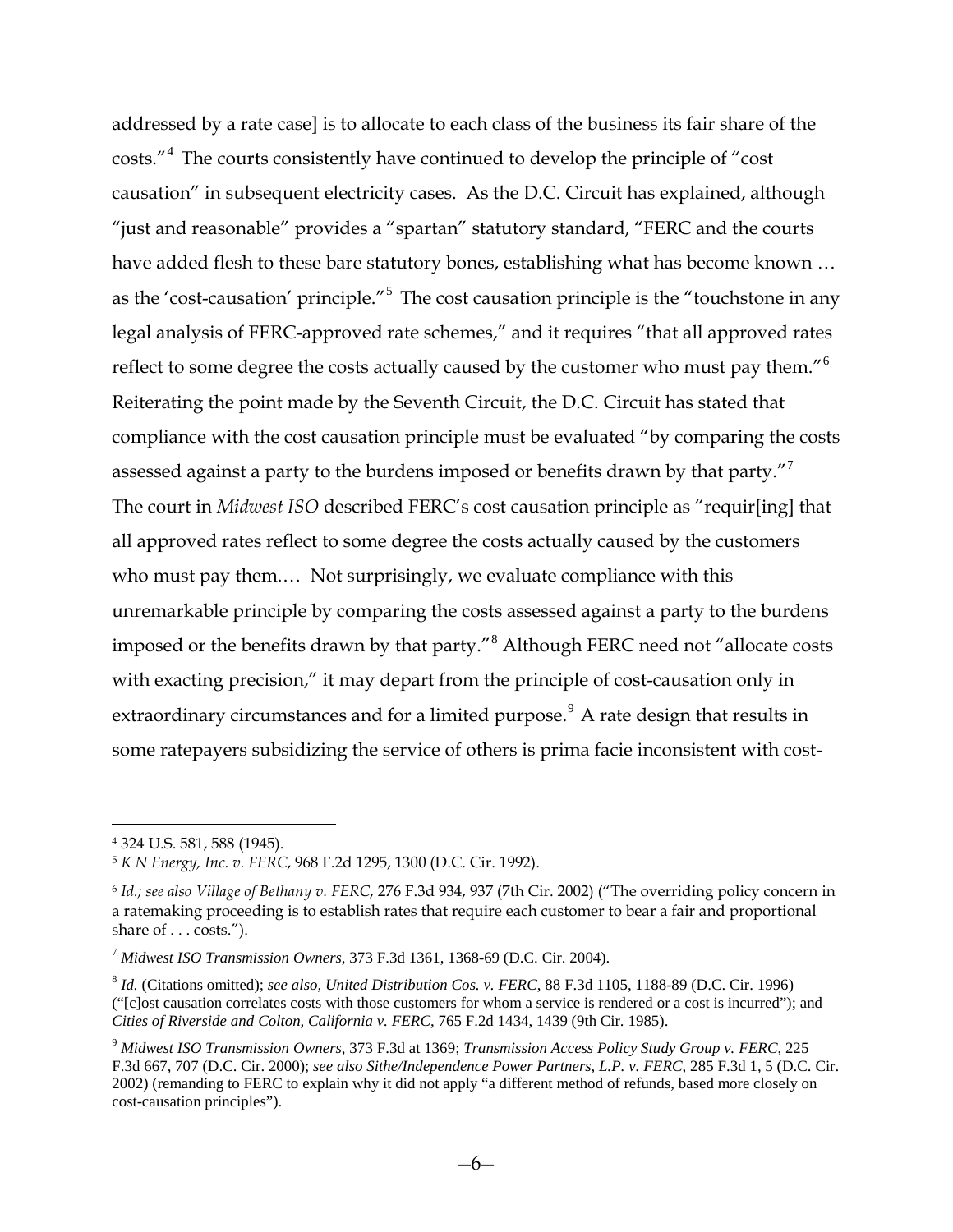causation and presumptively invalid. $10^{\circ}$  $10^{\circ}$  Cost causation principles also govern choice of rate structure.<sup>[11](#page-6-1)</sup>

The Commission has described its "long standing policy" on utility cost allocation in these words: "Properly designed rates should produce revenues from each class of customers which match, as closely as practicable, the cost to serve each class or individual customer.<sup>"[12](#page-6-2)</sup> FERC has treated as black-letter law the "cost-causation" principle that customers using a facility or service, or benefiting from a facility or service, must pay their fair share of the costs of the facility or service.<sup>[13](#page-6-3)</sup> Implicit in the cost-causation analysis is the principle that each "customer pay[s] for the service [it] receive[s] and do[es] not subsidize service rendered on behalf of others."[14](#page-6-4) Moreover, the Commission has found that a claim of "generalized system benefits" is insufficient to justify charges, there must be a tangible, non-trivial benefit supported by the record.<sup>[15](#page-6-5)</sup> The Commission also has acknowledged that the principle of fairly allocating

<u>.</u>

<span id="page-6-0"></span><sup>10</sup> *Sea Robin Pipeline Co. v. FERC*, 795 F.2d 182, 188 (D.C. Cir. 1986); *Nat'l Ass'n of Sec. Dealers, Inc. v. SEC*, 801 F.2d 1415, 1420 (D.C. Cir. 1986) ("Avoidance of cross-subsidization of services is a legitimate, non-arbitrary reason for requiring difficult cost allocations.").

<span id="page-6-1"></span><sup>&</sup>lt;sup>11</sup> See e.g., Midwest Independent Transmission System Operator, Inc., 118 FERC ¶ 61,209 (2007) (Applying cost causation analysis to proposed revisions to MISO's Open Access Transmission and Energy Markets Tariff that included special cost allocation for regionally beneficial projects, which were defined in part as facilities with voltages of 345 kV or higher) and *Illinois Commerce Comm'n v. FERC*, 576 F.3d 470, 476 (7th Cir. 2009).

<span id="page-6-2"></span><sup>12</sup> *New Dominion Energy Cooperative*, 122 FERC ¶ 61,174, P 41 (2008), *citing Alabama Electric Cooperative, Inc. v. FERC*, 684 F.2d 20, 27 (D.C. Cir. 1982).

<span id="page-6-3"></span><sup>13</sup> *See, e.g., California Power Exchange Corp.*, 106 FERC ¶ 61,196, P 17 (2004), (the "well-established principle of cost causation requires that costs should be allocated, where possible, to customers based on customer benefits and cost incurrence"). *See also CAISO*, 103 FERC ¶ 61,114, P 26 ("[w]hile this fundamental idea of matching costs to customers is often referred to in terms of cost causation, it has also often been described in terms of the costs which 'should be borne by those who benefit from them'" (*quoting Gulf Power Co. v. FERC*, 983 F.2d 1095, 1100 (D.C. Cir. 1993))).

<span id="page-6-4"></span><sup>14</sup> *Empire State Pipeline and Empire Pipeline, Inc*., 116 FERC ¶ 61,074 at P 115 (2006).

<span id="page-6-5"></span><sup>15</sup> *See e.g., FPL Energy Marcus Hook, L.P. v. PJM Interconnection, L.L.C.*, 123 FERC ¶ 61,289 at P 50 (2008) (noting that "[e]very addition to the system could be characterized as providing some possible intangible system benefit by adding transmission capacity redundancy"); *Transcontinental Gas Pipe Line Corp*., 112 FERC ¶ 61,170, 61,924-25 (2005).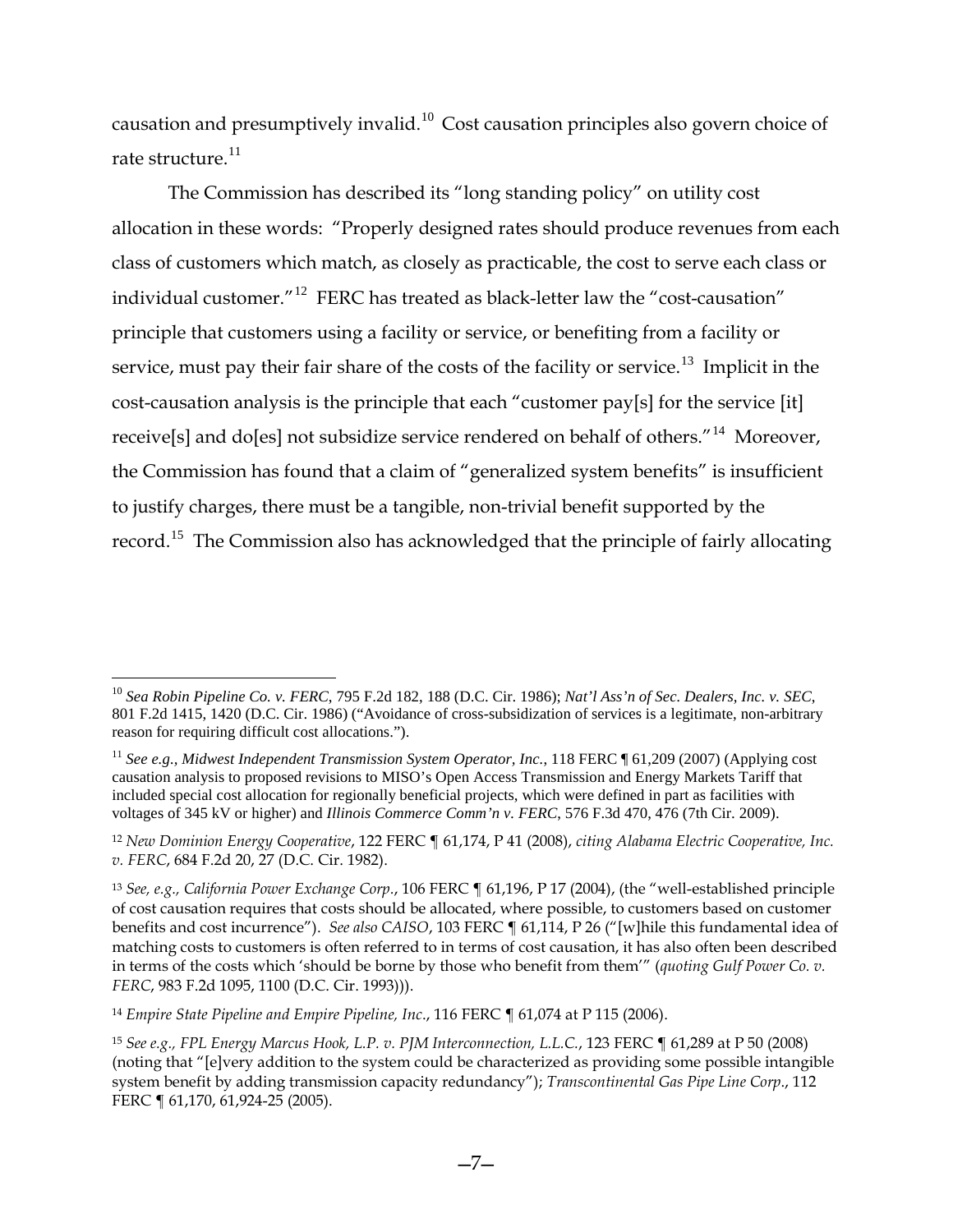transmission costs among those who use and benefit from transmission facilities fully applies to RTO transmission rates.<sup>16</sup>

The current transmission incentives policy fails to comply with the cost-causation principle. Incentives have been and continue to be approved for projects without substantial or credible evidence that rate payers will actually realize a benefit from the grant of the incentive. If a project is already going to be built, rate payers are guaranteed to receive the benefits of the project. In these circumstances, rate payers receive no additional benefit from the award of incentive treatment, only more costs. In a number of cases, identified in the Joint Commenters' comments at pages 18-28, transmission project developers have been granted rate incentive packages that appear to substantially exceed the incentives that would result in just and reasonable rates. To prevent such wasteful and unnecessary incentive awards, FERC should at a minimum require applicants for transmission incentives to clearly demonstrate that there is a measurable benefit (in the form of increased reliability or lower delivered costs) to rate payers that is likely to result from the grant of the incentives, and that these benefits materially outweigh the costs of the incentives.

### *B. Section 219(a) Statutory Threshold and Additional Goals: Questions 10 through 18*

In addition to the general requirement of showing clearly identifiable benefits, which outweigh the costs of the project, the Commission should adopt a general policy that acceptance or approval of a transmission project under a Commission-approved regional process is a prerequisite for receipt of incentives. Approval of a project as part of a regional planning process should not by itself qualify the applicant to receive transmission rate incentives; the regional planning processes vary widely in their approach and may not focus on the issues that are most important to Section 219 analysis. But conditioning incentives on approval in a regional planning process will, at

<span id="page-7-0"></span> <sup>16</sup> *See Alliance Companies*, 94 FERC ¶ 61,070, 61,311-13; *Midwest Independent Transmission System Operator, Inc.*, 104 FERC ¶ 61,105, PP 50-51; *Ameren*, 105 FERC ¶ 61,216, PP 32, 57; *Midwest Independent Transmission System Operator, Inc.*, 106 FERC ¶ 61,262, P 6 n.10 (2004) (approving the Going Forward Principles).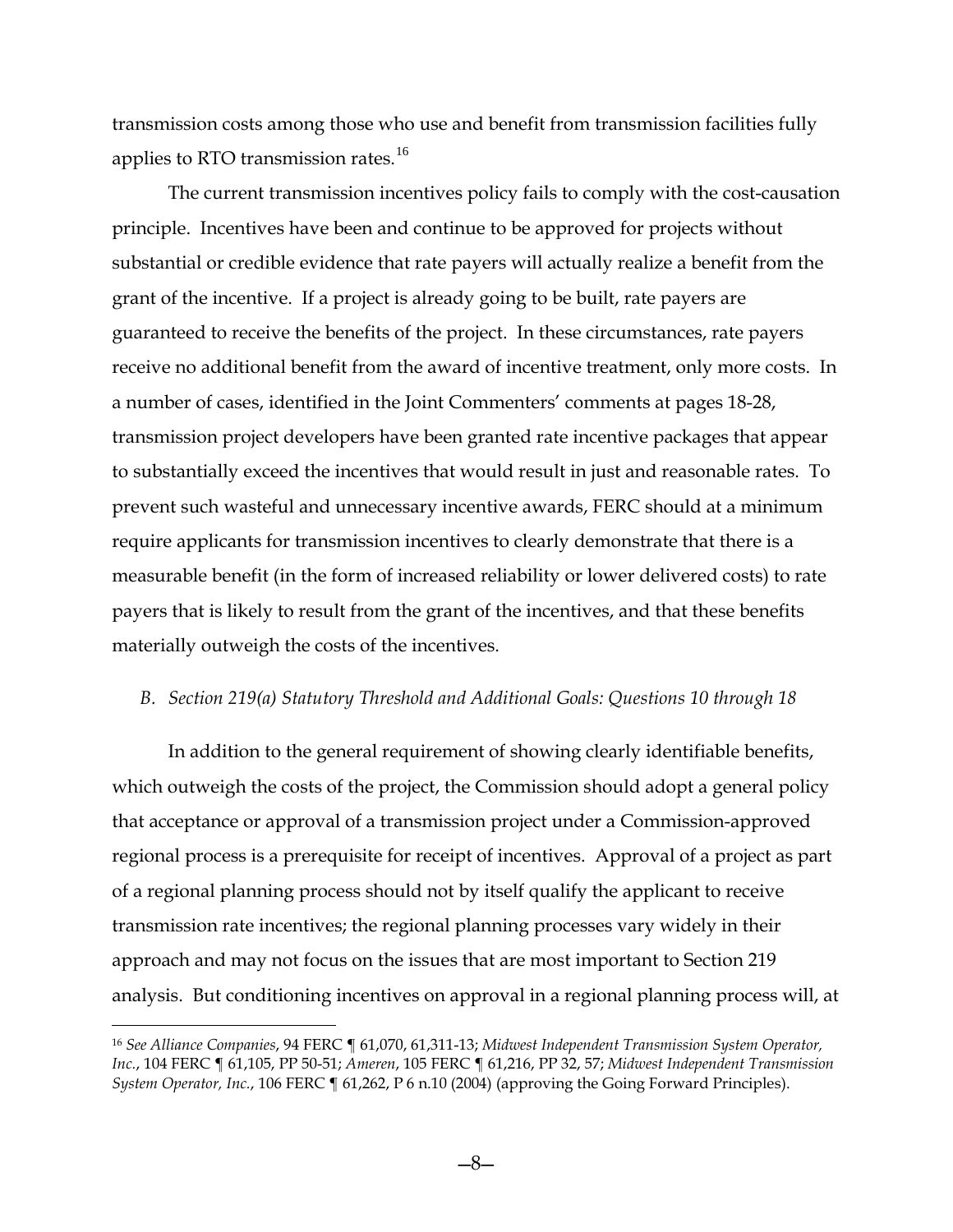the very least increase the likelihood that the project will deliver benefits to ratepayers sufficient to justify the incentives. By contrast, if a project is not evaluated under a regional transmission planning process (whatever its shortcomings), there is no basis for comparing the asserted benefits of the project with benefits that would be available under potential alternatives.

In terms of information or studies the Commission should consider, the Commission should require each applicant to provide: (1) an engineering assessment demonstrating that any project will enhance reliability, and (2) an economic analysis demonstrating that the proposed project is likely to reduce the cost of delivered power. The analysis should reflect the full estimated cost of the proposed project, including the impact of any proposed return-enhancing incentives. The Commission should not accept generalized assertions of positive impacts on reliability or congestion as sufficient satisfaction of the Section 219 statutory standards.

The Commission should also require a project sponsor to file with the Commission a notification if the scope of a project changes significantly after the Commission has made a determination to grant incentives, describing in detail the changes in the project and the anticipated consequences of those changes for the project's effects on reliability and/or cost of delivered power. The Commission should establish procedures to allow interested parties to evaluate and comment on the impacts of the changes in the project on the project's satisfaction of the statutory prerequisites for incentives. Based on the notification of changes to the project and the comments submitted by interested parties, the Commission should reevaluate the appropriateness of incentives in light of the reported changes. Although this reevaluation may give rise to some uncertainty regarding the continued availability of incentives, it would be inconsistent with the relevant statutory standards to permit developers to continue to receive incentives granted on the basis of an original project description for a substantially modified project.

The Commission should also adopt a rebuttable presumption that there is no need for incentives where a project developer: (1) voluntarily agrees to fund network

—9—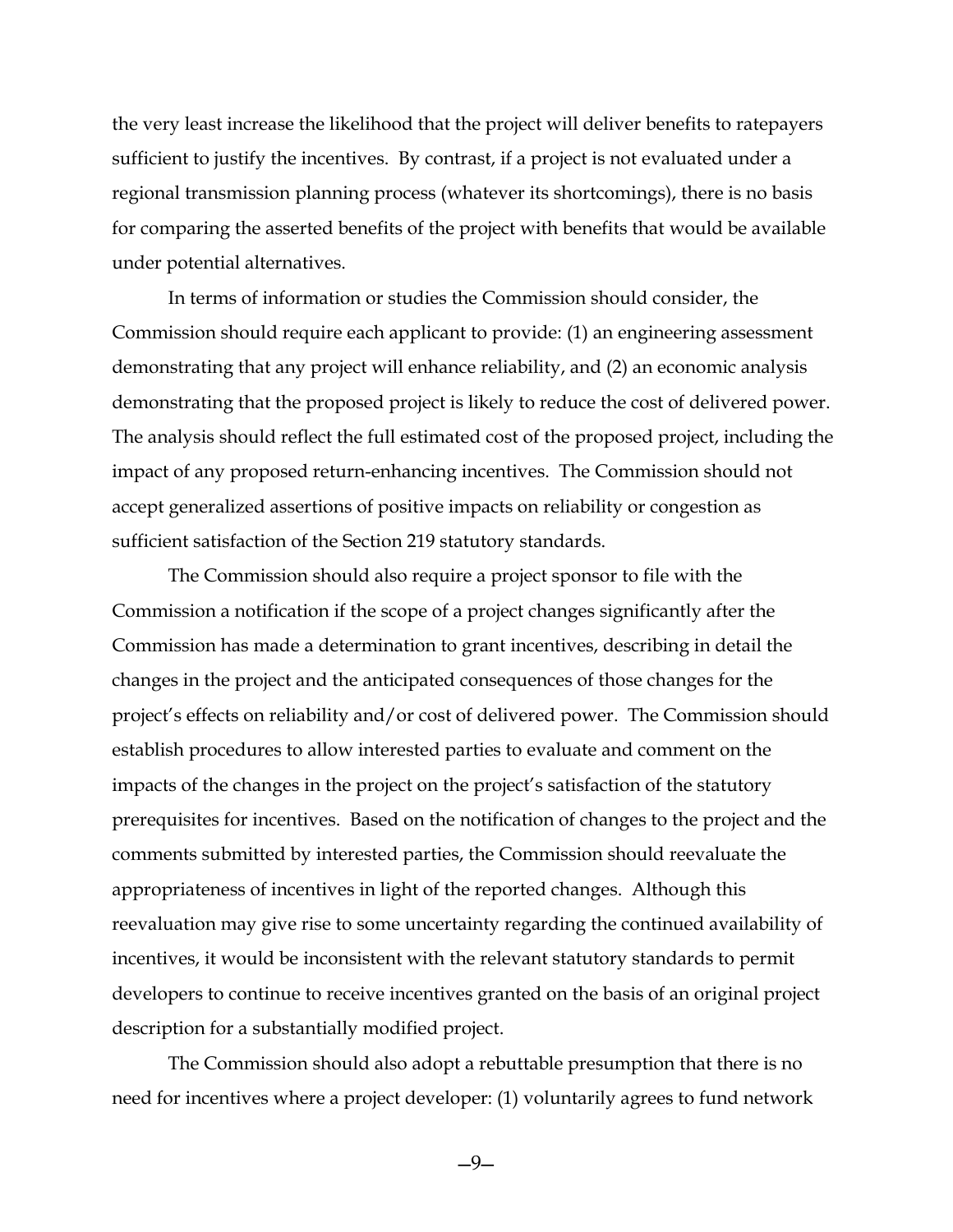upgrades that interconnection customers would otherwise be required to fund under applicable Large Generator Interconnection Procedures, or (2) elected to forego alternative funding sources, e.g., project participation funds from other utilities or LSEs in the region.

# *C. Order No. 679 Nexus Test: Questions 19 through 26*

The questions posed by Commission are based on the assumption that the Commission should continue to use the nexus test. But the ultimate objective of Section 219 is to benefit consumers through increased reliability or lower delivered power costs (resulting from reduced congestion). The nexus test is flawed, in that it fails to require applicants to demonstrate tangible benefits that exceed the expected costs of the incentives sought. As the Commission has previously stated:

The Commission remains convinced that benefits to consumers must be quantifiable even though the task is admittedly a difficult one. All proposals must include a quantified estimate of the consumer benefits compared to cost-of-service regulation (i.e., a comparison of projected cost-of-service rates to prospective rates under the proposed incentive rate mechanism), and a realistic estimate of the program's prospects for success and the risks of failure. The projected cost-of-service rates will serve as an overall cap on incentive rate increases to limit consumer risk. The cap must be designed to ensure that the incentive rate is no higher than it otherwise would have been under the projected traditional cost-of-service ratemaking.<sup>[17](#page-9-0)</sup>

In place of the nexus test, the Commission should adopt a "but for" test, requiring applicants to show that the award of incentives is necessary for the project to be completed. In other words, if the project is viable without incentives, incentives should not be awarded, absent extraordinary circumstances.

*D. Interrelationship of Incentives: Questions 27 and 28*

<span id="page-9-0"></span> <sup>17</sup> 1992 Policy Statement on Incentive Rates, at p. 61,586 (internal citations omitted).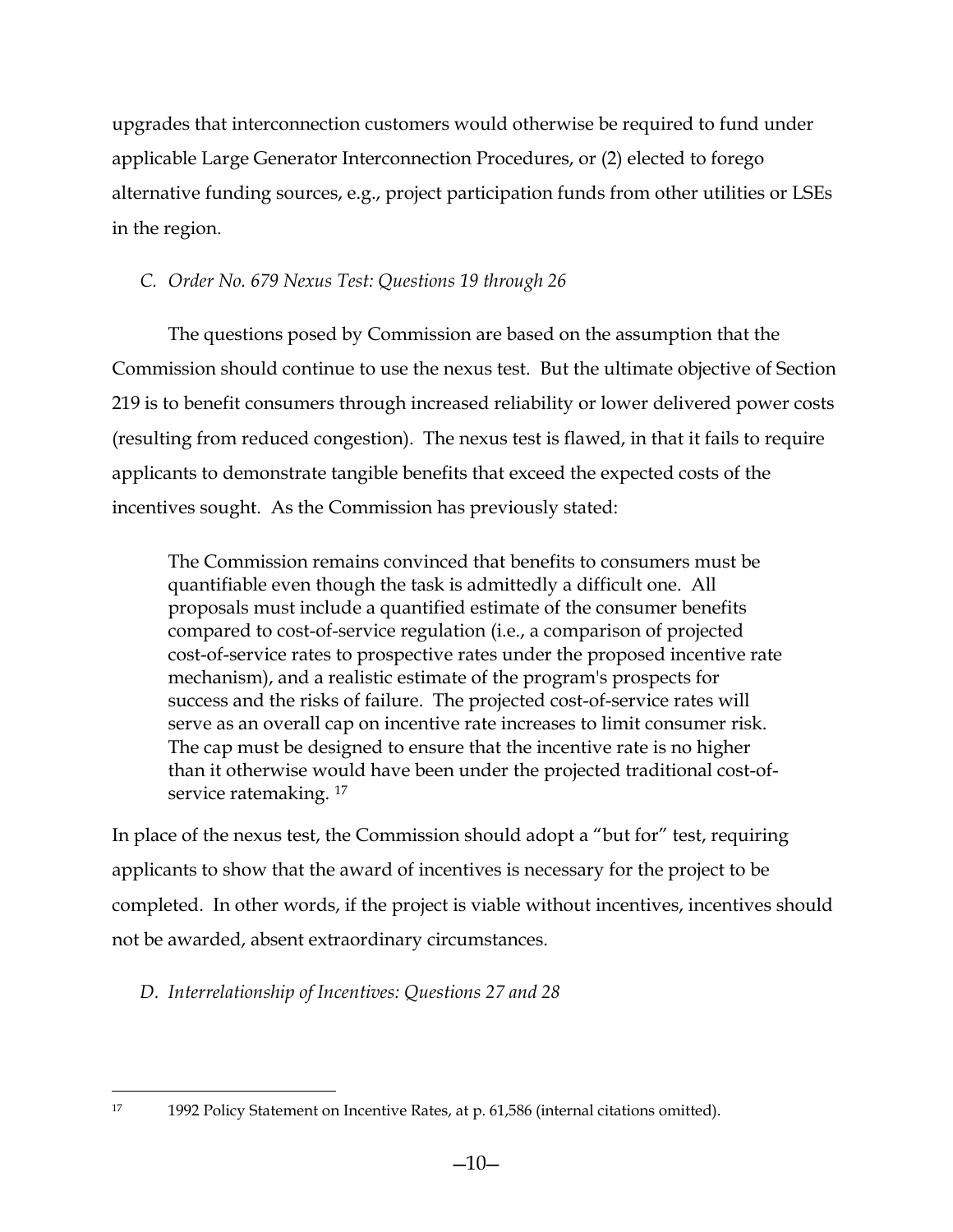There are two primary types of incentive rate treatments: risk-reducing and return-enhancing. The Commission policy should make clear that risk-reducing and return-enhancing incentives will not be granted for the same project. Granting both risk-reducing and return-enhancing incentives for the same project is duplicative and unnecessary to achieve the goals of Section 219.

## *E. The Role of Cost Estimates: Questions 29 through 32*

Return-enhancing incentives should be applied only to the project developer's estimated costs. The opposite approach, permitting applicants to receive incentives above and beyond the estimated costs, has the perverse result of discouraging project developers from mitigating risks and reducing project costs where possible.

## *F. Individual Incentives – Incentive ROE Adder: Questions 33 through 48*

ELCON recommends a rebuttable presumption against return-enhancing incentives in the absence of a demonstration of extraordinary risk. The incentives policy should recognize that project risks vary across a continuum from very low risk (i.e., routine projects) to intermediate and high risk. The choice and use of specific incentive mechanisms should be tailored on a case-by-case basis to the level of risk. Projects with high levels of risk (e.g., projects that are built under extraordinary circumstances) would be eligible for return-enhancing rate treatments such as ROE adders that are commensurate with the level of risk. Indeed, the Commission has previously found that the most compelling case for incentives is a new project that presents special risks or challenges, rather than a routine investment made in the ordinary course of expanding the system to provide safe and reliable transmission service.[18](#page-10-0)

Incentives that augment return should only be considered for truly innovative projects, or for those projects with uncommon risks that are not effectively addressed by

—11—

<span id="page-10-0"></span> <sup>18</sup> Order No. 679-A at P 23.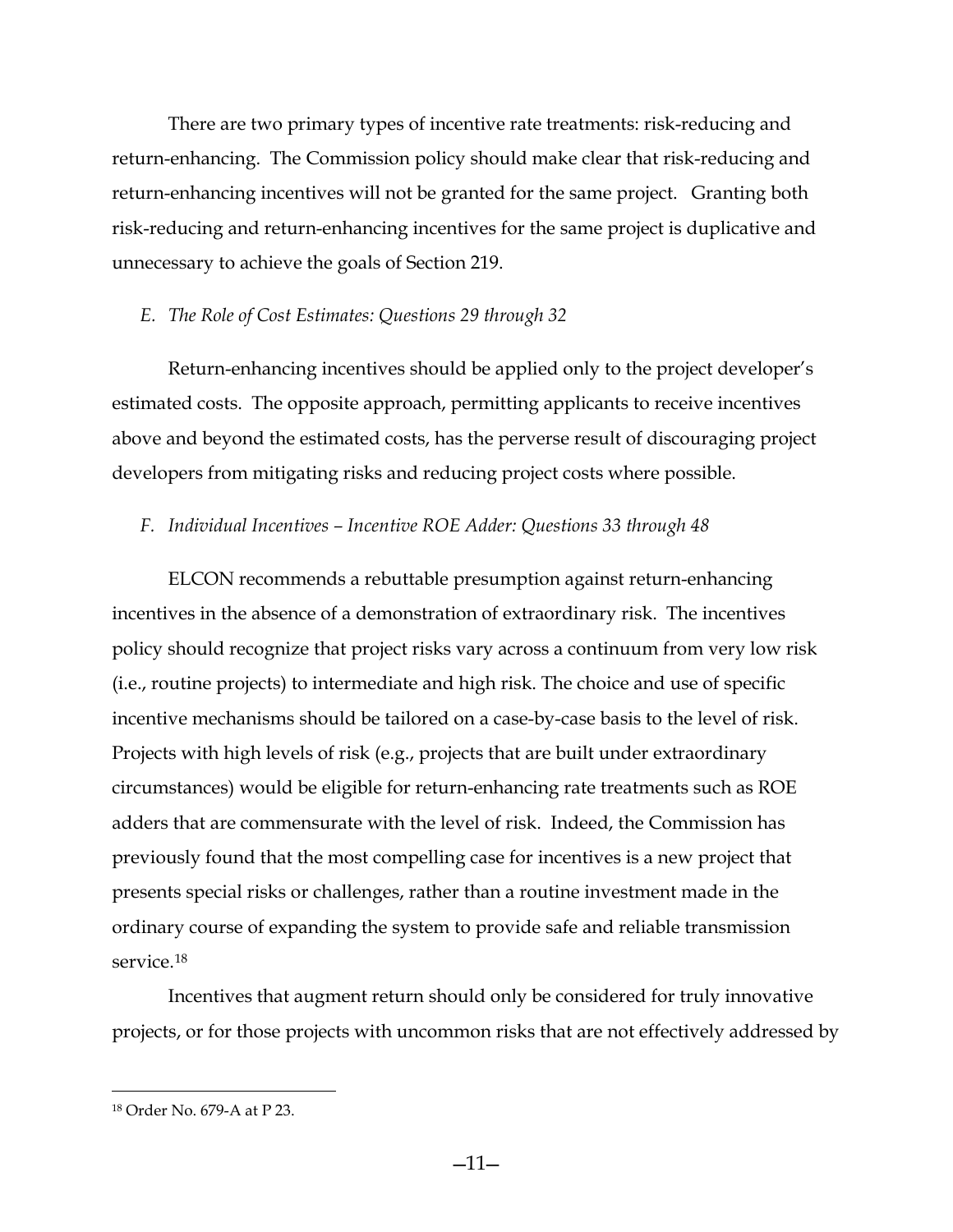risk-reducing incentives. Given the obligations of many transmission providers under existing tariffs to plan for and build transmission sufficient to maintain reliability and service to customers, it makes little sense to increase returns as a reward for doing something the provider is already required to do.

## *G. Individual Incentives - Abandonment: Questions 49 through 56*

Recovery of abandoned plant costs for transmission projects that are found to be needed in inclusive, regional planning processes, may be appropriate in some circumstances. But applicants who chose to forego participation in such a regional planning process must assume the risk that a project will later be deemed unnecessary by a permitting authority, and ratepayers should not be required to fund such a developer's decision to follow a more speculative approach. Finally, the Commission should carefully scrutinize the applicant's claim as to why abandonment was beyond its control.

# *H. Individual Incentives - Construction Work in Progress (CWIP) in Rate Base: Questions 57 through 62*

Risk-reducing rate treatments such as CWIP should not be adopted as "routine" rate treatments that apply to all utility investments. The Commission should continue to apply on case-by-case basis the "used and useful" standard, and incentives such as CWIP and guaranteed recovery of the cost of abandoned projects should be approved sparingly. The courts have approved the usage of CWIP even though, a strict interpretation of the "used and useful" requirement might "foreclose allowing CWIP in rate base under any circumstances."[19](#page-11-0) The approval of CWIP as an exception to the "used and useful" requirement, however, is premised on the understanding that it was justified by a public interest rationale. Due to the unique characteristics of each transmission project, ELCON does not believe that FERC cannot adequately ensure the public interest is served through a general rulemaking. Only by looking at the facts of

<span id="page-11-0"></span> <sup>19</sup> *Mid-Tex Electric Cooperative v. FERC,*773 F.2d 327, 332 (D.C.Cir.1985).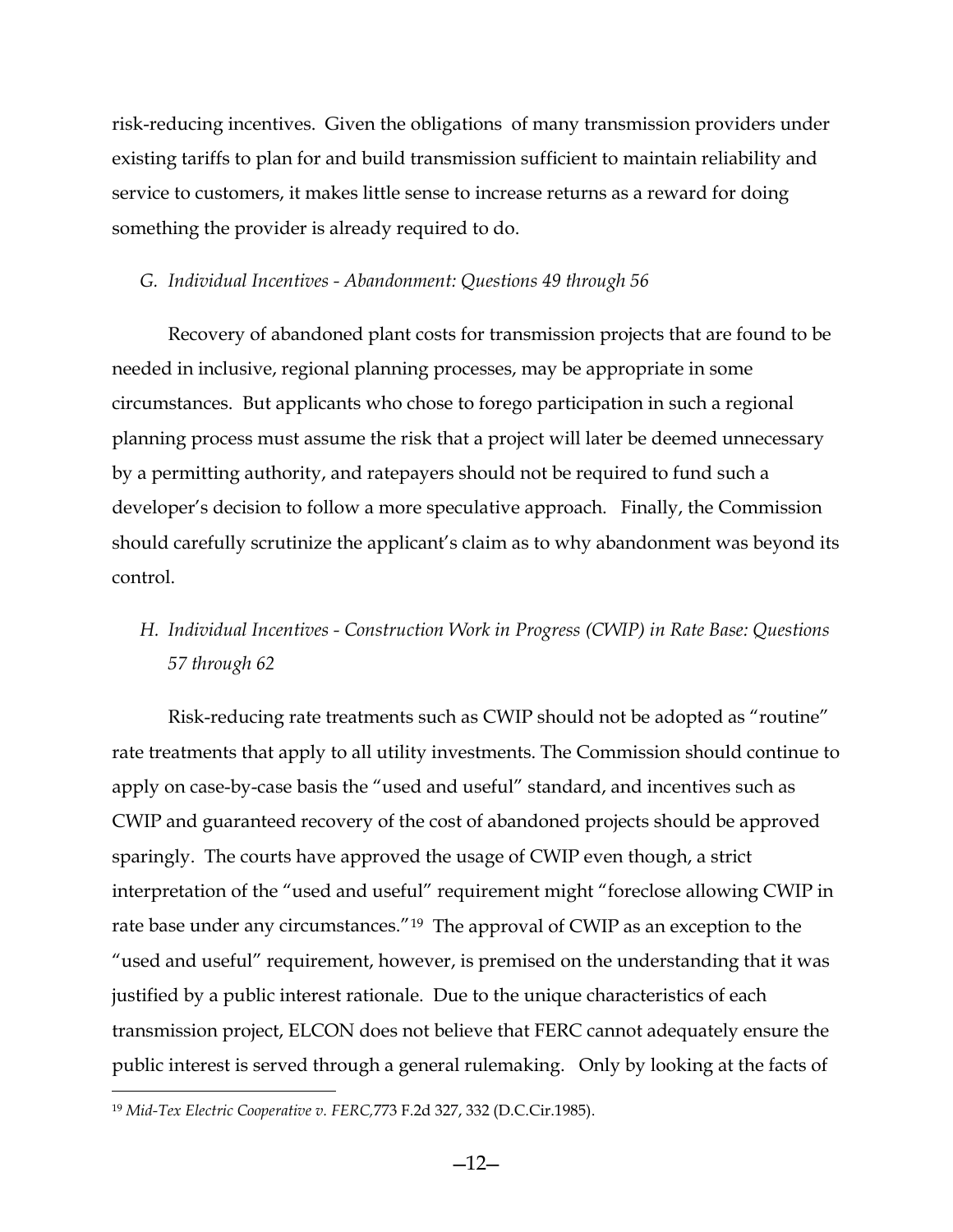each application on a case-by-case basis will FERC be able to make certain that each project will provide benefits commensurate to the costs, and that the incentives are well tailored to the specific economic realities of the project.

### *I. Other Incentives: Questions 63 through 74*

It has been ELCON's experience that accelerated depreciation is not on the whole a useful or beneficial incentive. It does not target pre-project completion cash flow limitations or the risk of abandonment, because it can be claimed in rates only after a facility has been constructed and placed into service. It fails to address regulatory lag for the same reason. More importantly, although it is often presented as a device that accelerates payments but does not change the ultimate cost to ratepayers, it does not necessarily have that effect in practice. The Commission has previously approved collection of a "management fee" for depreciated facilities once the original investment was recovered to provide an "incentive" for continued efficient operation. If the owner can simply move to collect more money after the facilities are depreciated, consumers will pay more in the long run. In addition, accelerated depreciation unfairly shifts to today's consumers the costs of facilities with useful lives that will benefit ratepayers for many years after the accelerated depreciation has elapsed. An incentive that may well cost ratepayers more in total costs and may shift costs inappropriately among ratepayer cohorts, without significantly mitigating the risks faced by transmission providers, is little more than a return enhancer. However, there are other incentives also designed to increase return to the provider, and there is little need for multiple methods for doing so. To the extent a return enhancer is appropriate at all, there are other ways to accomplish that result without shifting costs inappropriately.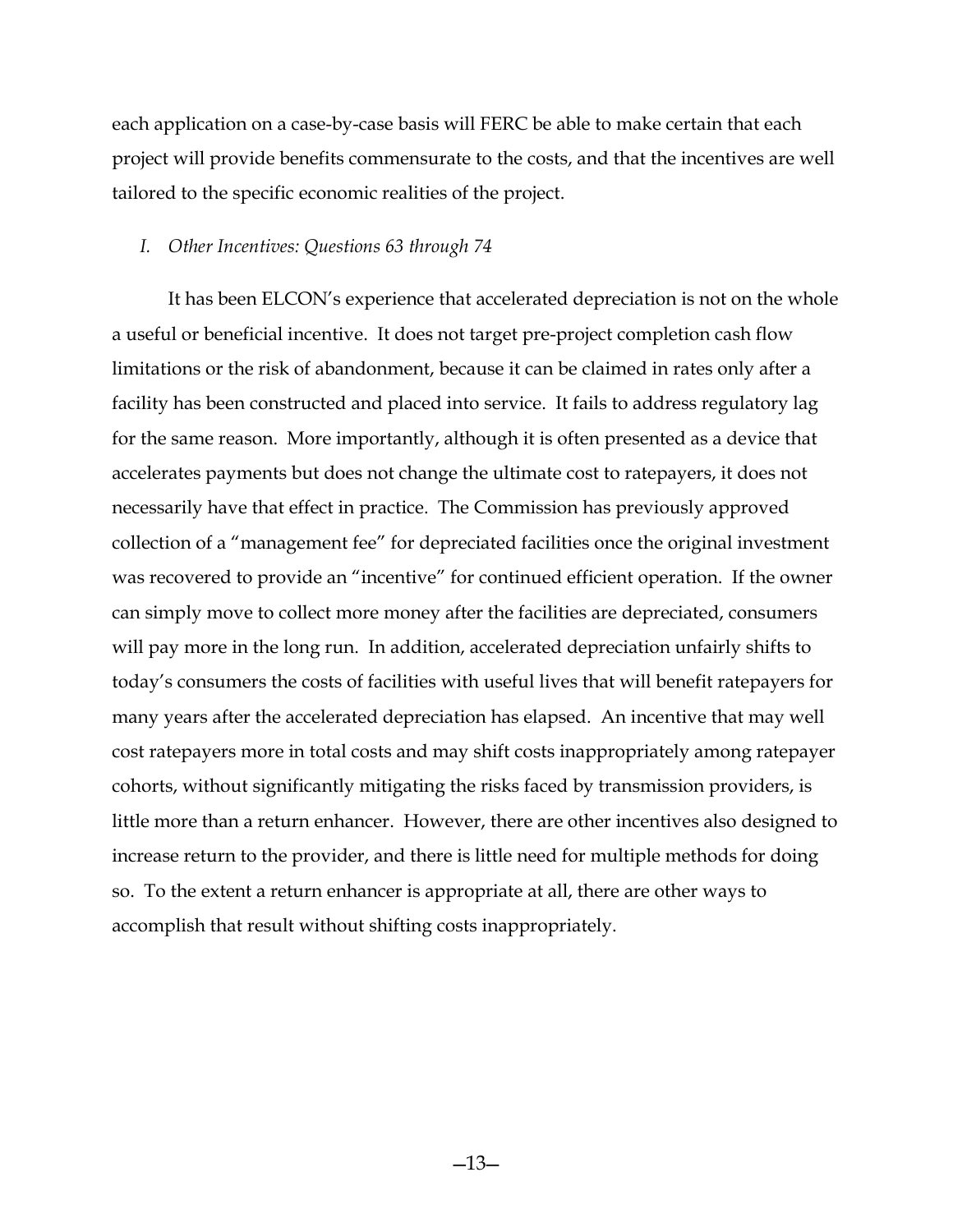# **NOTICES AND COMMUNICATIONS**

Notices and communications with regard to these proceedings should be addressed to:

John P. Hughes Vice President, Technical Affairs ELECTRICITY CONSUMERS RESOURCE **COUNCIL** 1111 Nineteenth Street, NW, Suite 700 Washington, DC 20036 Email: jhughes@elcon.org Phone: (202) 682-1390

W. Richard Bidstrup CLEARY GOTTLIEB STEEN & HAMILTON LLP 2000 Pennsylvania Avenue, NW, Suite 900 Washington, DC 20006 Email: rbidstrup@cgsh.com Phone: (202) 974-1500

Respectfully submitted,

/s/ W. RICHARD BIDSTRUP W. Richard Bidstrup Mark W. Walker CLEARY GOTTLIEB STEEN & HAMILTON LLP 2000 Pennsylvania Avenue, N.W., Suite 900 Washington D.C. 20006 *Counsel for ELCON*

Dated: September 12, 2011